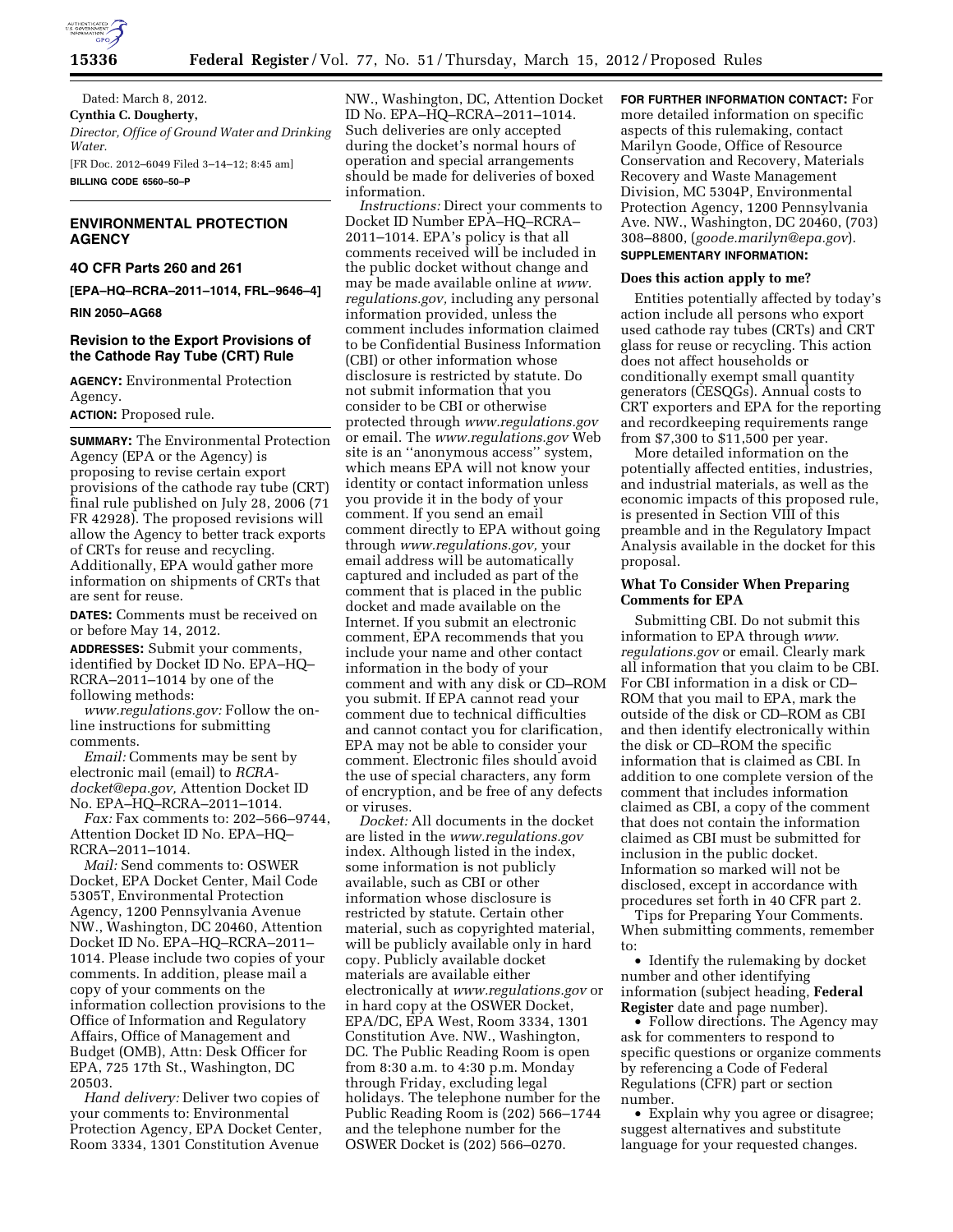• Describe any assumptions and provide any technical information and/ or data that you used.

• If estimating burden or costs, explain methods used to arrive at the estimate in sufficient detail to allow for it to be reproduced.

• Provide specific examples to illustrate any concerns and suggest alternatives.

• Make sure to submit comments by the comment period deadline identified above.

## **Preamble Outline**

### I. Statutory Authority

II. List of Abbreviations and Acronyms

- III. What is the intent of this proposal?
- IV. What is the scope of this proposal?
- V. Background

#### VI. Proposed Changes to the CRT Rule VII. State Authorization

VIII. Administrative Requirements for This Rulemaking

#### **I. Statutory Authority**

These regulations are proposed under the authority of sections 2002(a), 3001, 3002, 3004, and 3006 of the Solid Waste Disposal Act of 1970, as amended by the Resource Conservation and Recovery Act of 1976 (RCRA), as amended by the Hazardous and Solid Waste Amendments of 1984 (HSWA), 42 U.S.C. 3007, 6912(a), 6921, 6922, 6924, 6926, 6927, and 6938.

#### **II. List of Abbreviations and Acronyms**

CRT—Cathode Ray Tube

CFR—Code of Federal Regulations

EPA—Environmental Protection Agency

RCRA—Resource Conservation and Recovery Act

RIA—Regulatory Impact Analysis

#### **III. What is the intent of this proposal?**

Today's proposal would revise the conditional exclusions from the Resource Conservation and Recovery Act (RCRA) regulations that apply to persons who export cathode ray tubes (CRTs) for reuse or recycling. The existing requirements were first promulgated on July 28, 2006 (71 FR 42928). Since promulgation of these requirements, the Agency has realized the necessity of obtaining additional information on the export of this class of used electronics to better ensure their proper management. This notice is intended to propose changes to accomplish that goal.

#### **IV. What is the scope of this proposal?**

Today's proposal would affect only the export provisions of the CRT rule, and would not affect any requirements applicable to the domestic management of used CRTs. In this notice, EPA is proposing to add a definition of ''CRT

exporter'' to the CRT rule. This proposed definition is consistent with the intent of the original CRT rule, which was to ensure that EPA received proper notification of all shipments of CRTs exported for reuse or recycling. We are also proposing to revise the notifications that must be submitted to EPA when CRTs are exported for reuse or recycling, and to require annual reports from exporters of CRTs for recycling. These proposed changes are described in section VI of this preamble. EPA is seeking comment only on the changes proposed today, and is not reopening any other part of the rule for comment.

#### **V. Background**

The Agency promulgated the CRT rule on July 28, 2006 (71 FR 42928). In that rule, EPA amended its regulations under RCRA to streamline the management requirements for used CRTs in an effort to encourage recycling and reuse of these materials rather than landfilling or possible incineration. The scope of the rule encompassed both used, intact CRTs and used, broken CRTs (i.e., glass that has been removed from its housing or casing with its vacuum released). Specifically, under 40 CFR 261.39, these materials are excluded from the definition of solid waste if certain conditions are met, including: (1) Used CRTs (intact or broken) sent for reuse and recycling are subject to the speculative accumulation requirements of 40 CFR 261.1(c)(8); (2) used, broken CRTs and CRT glass processors are subject to packaging and labeling requirements; and (3) CRT glass processors may not use temperatures high enough to volatilize lead. Persons who send CRTs for disposal are not eligible for the exclusion at 40 CFR 261.39, and may be required to handle their CRTs as hazardous waste from the point of generation, including the requirement to file a hazardous waste export notice under 40 CFR part 262 and the requirement to send the CRTs to a Subtitle C landfill.

In addition to these domestic requirements, the CRT rule also contains requirements at 40 CFR 261.39(a)(5) for used CRTs (intact or broken) exported for recycling. In order for these CRTs to be excluded from the definition of solid waste, the exporter must meet certain conditions. In particular, exporters of used CRTs for recycling must notify EPA of an intended shipment 60 days before the shipment occurs. Notifications may cover exports extending over a 12 month or shorter period. The notification must include contact information about the exporter, the

recycler, and an alternate recycler, as well as a description of the manner in which the CRTs will be recycled, frequency and rate of export, means of transport, total quantity of CRTs to be shipped, and information about which transit countries the shipments will pass through.

When EPA receives this information, it notifies the receiving country and any transit countries. When the receiving country consents in writing to receive the CRTs, EPA forwards an Acknowledgement of Consent (AOC) to the exporter. The exporter may not ship the CRTs until he receives the AOC. If the receiving country does not consent or withdraws a prior consent, EPA will notify the exporter in writing, and the exporter may not allow any shipments or further shipments to proceed. Exporters must keep copies of notifications and AOCs for three years following receipt of the consent. Consent is not required from transit countries, but EPA notifies the exporter of any responses from these countries. Under 40 CFR 261.39(c), processed glass (i.e., glass that has been sorted or otherwise managed pursuant to the definition of ''CRT processing'' in 40 CFR 260.10) is subject only to the speculative accumulation requirements and exporters of such materials are not subject to the export notice requirements of 40 CFR 261.39(a)(5).

With respect to used intact CRTs that are exported for reuse, 40 CFR 261.41 requires exporters to submit a one-time notification to EPA with contact information and a statement that they are exporting the CRTs for reuse. They must keep copies of normal business records demonstrating that each shipment will be reused. Records must be retained for three years from the date of export. Examples of normal business records include contracts, invoices, shipping documents, and other documents that identify the planned disposition of the materials.

Since promulgation of the CRT rule in 2006, exports of CRTs, whether for reuse or recycling, have continued. As EPA implemented the rule, it became apparent that additional information is needed from the CRT exporter to better understand the flow of exported CRTs in order to ensure better management of these materials. To address this issue, EPA is today proposing certain changes to the CRT rule, which are explained in section VI below.

#### **VI. Proposed Changes to the CRT Rule**

#### *A. Definition of ''CRT Exporter''*

In the preamble to the final CRT rule, the Agency stated that ''persons taking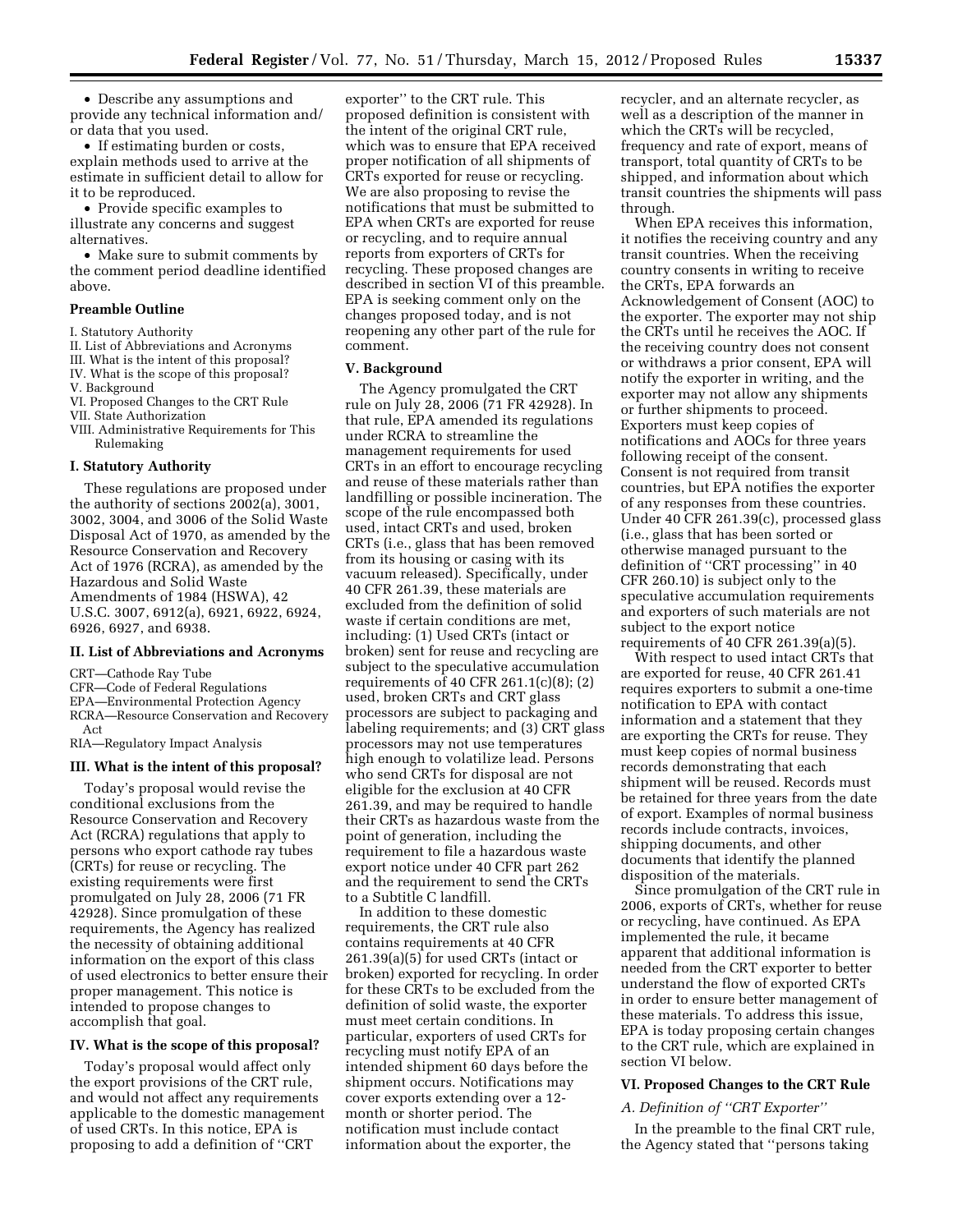advantage of the exclusion that fail to meet one or more of its conditions may be subject to enforcement action and the CRTs may be considered to be hazardous waste from the point of their generation. EPA could choose to bring an enforcement action under RCRA Section 3008(a) for all violations of the hazardous waste requirements occurring from the time a decision was made to recycle or dispose of the CRTs, through the time they are finally disposed of or reclaimed. EPA believes that this approach, which treats CRTs exhibiting a hazardous waste characteristic that do not conform to the conditions of the exclusion as hazardous waste from their point of generation, provides all handlers with an incentive to handle the CRTs consistent with the conditions. It also encourages each person to take appropriate steps to ensure that CRTs are safely handled and legitimately reused or recycled by others in the management chain'' (71 FR 42928 at 42943).

When used CRTs are exported for recycling or reuse, there may be several persons involved from the time that a decision is made to export these materials up to the time that the actual export occurs. The trade in used electronics can take place along a chain of businesses that collect, refurbish, dismantle, recycle, and reprocess used electronic products and their components. For example, a state (e.g., Texas or Wisconsin) may contract with recycling facilities to collect and recycle used electronics, including used CRTs. The recycling facilities may separate out equipment that can be reused, while unusable equipment is disassembled, sorted, and shredded. The reusable equipment may be sold or donated domestically or exported, sometimes through a broker. If recycling occurs, various component parts may be sent to subcontractors for further processing and returned to the manufacturing stream. Some of the processing (e.g., circuit boards, plastics) is performed abroad. For example, CRT glass may be cleaned and sorted in Mexico and then sent to India where it is made back into new CRTs.

If an exporter of used CRTs for recycling did not fulfill the export notice provisions of the CRT rule by notifying EPA, the receiving country would not receive notice that these materials were entering the country, and would be unable to provide consent. Similarly, if an exporter of used, intact CRTs filed a one-time reuse notice, but the CRTs were not functional and were subsequently recycled or even disposed, then EPA might rely on this mischaracterization without giving the

receiving country the opportunity to consent to the shipments. In both of these situations, the competent authorities in the receiving countries would find it difficult to determine whether the imported CRTs were properly managed. Under the current EPA interpretation, intermediaries who participated in arranging for the CRT exports, as well as the actual entities that sent the CRT exports, may be liable under RCRA for exporting hazardous waste in violation of hazardous waste export requirements if they fail to fulfill the notice requirements, among other conditions, of the CRT rule.

To eliminate any potential confusion over who is responsible for fulfilling CRT exporter duties, including submitting the export notices required under 40 CFR 261.39(a)(5) (for CRTs exported for recycling) and 40 CFR 261.41 (for CRTs exported for reuse), the Agency is today proposing to add a definition of ''CRT exporter'' to 40 CFR 260.10. The proposed definition states that a CRT exporter is ''any person in the United States who initiates a transaction to send used CRTs outside the United States or its territories for recycling or reuse, or any intermediary in the United States arranging for such export.'' The reference to ''any intermediary'' is modeled on the definition of ''primary exporter'' of hazardous waste in 40 CFR 260.10. As described above, there may be multiple parties who participate in deciding whether CRTs will be exported for recycling or reuse, and in arranging for the export of these materials. To avoid duplicative submissions, the Agency expects only one person to perform the exporter duties under 40 CFR 261.39(a)(5) and 40 CFR 261.41 (notifications to EPA, recordkeeping, and the annual reports that are proposed today and described below in this section of the preamble). However, all persons are jointly and severally liable for failing to comply with the exporter requirements. In other words, EPA has the authority to enforce the CRT rule export regulations against all persons associated with the export who meet the definition of ''CRT exporter.'' To avoid duplicative submittals, all relevant persons should assign these exporter responsibilities among themselves. This procedure is similar to the situation where several parties meet the RCRA definition of ''generator'' (see 45 FR 72024, 72026, October 30, 1980).

We are also proposing that the CRT exporter and any intermediary arranging for the export must be in the United States, because foreign-based entities add to the possibility of confusion over fulfilling the export responsibilities, and it is more difficult to establish EPA jurisdiction over such persons.

EPA emphasizes that this proposed definition is consistent with the intent of the CRT rule. The Agency requests comment on any alternative regulatory changes which might better accomplish that intent.

### *B. Proposed Changes to the Notification Required for Used CRTs Sent for Recycling*

The conditional exclusion in 40 CFR 261.39(a)(5) require exporters to submit a notice to EPA when exporting used CRTs for recycling. EPA then forwards the notice to the receiving country to obtain the consent of that country. The notice submitted to EPA must contain, among other items of information, the estimated frequency or rate at which the CRTs are to be exported and the period of time over which they are to be exported. The notice must also contain the estimated total quantity of CRTs (specified in kilograms) that the exporter expects to ship during the following 12 months or lesser period. However, there is currently no requirement to subsequently report the quantity of CRTs that were actually exported during the time period specified in the notice. Without this information, the Agency is unable to determine the actual quantity of CRTs that are exported in a given year, either by a particular exporter or in total. The notification requirements for exporters of hazardous waste under 40 CFR part 262 subparts E and H, for exporters of spent lead-acid batteries under 40 CFR 266.80(a)(6), and for exporters of universal waste under 40 CFR 273.20 or 273.40 all include a requirement to submit annual reports documenting the actual quantities of such materials that were exported. By reviewing annual reports, EPA can compare the amount of material that was actually exported to the estimates that were submitted earlier by these exporters when they provided the initial notification sent to the receiving country.

Today the Agency is proposing to add a requirement (40 CFR 261.39(a)(5)(x)) to require annual reports from exporters of used CRTs sent for recycling. In general, these reports would provide EPA with more accurate information on the total quantity of CRTs exported for recycling during the calendar year, and would also help determine whether CRTs exported for recycling are handled as commodities and not discarded. Additionally, EPA would be able to analyze shipments from specific exporters by comparing actual shipments in the annual report against proposed shipments in the export notice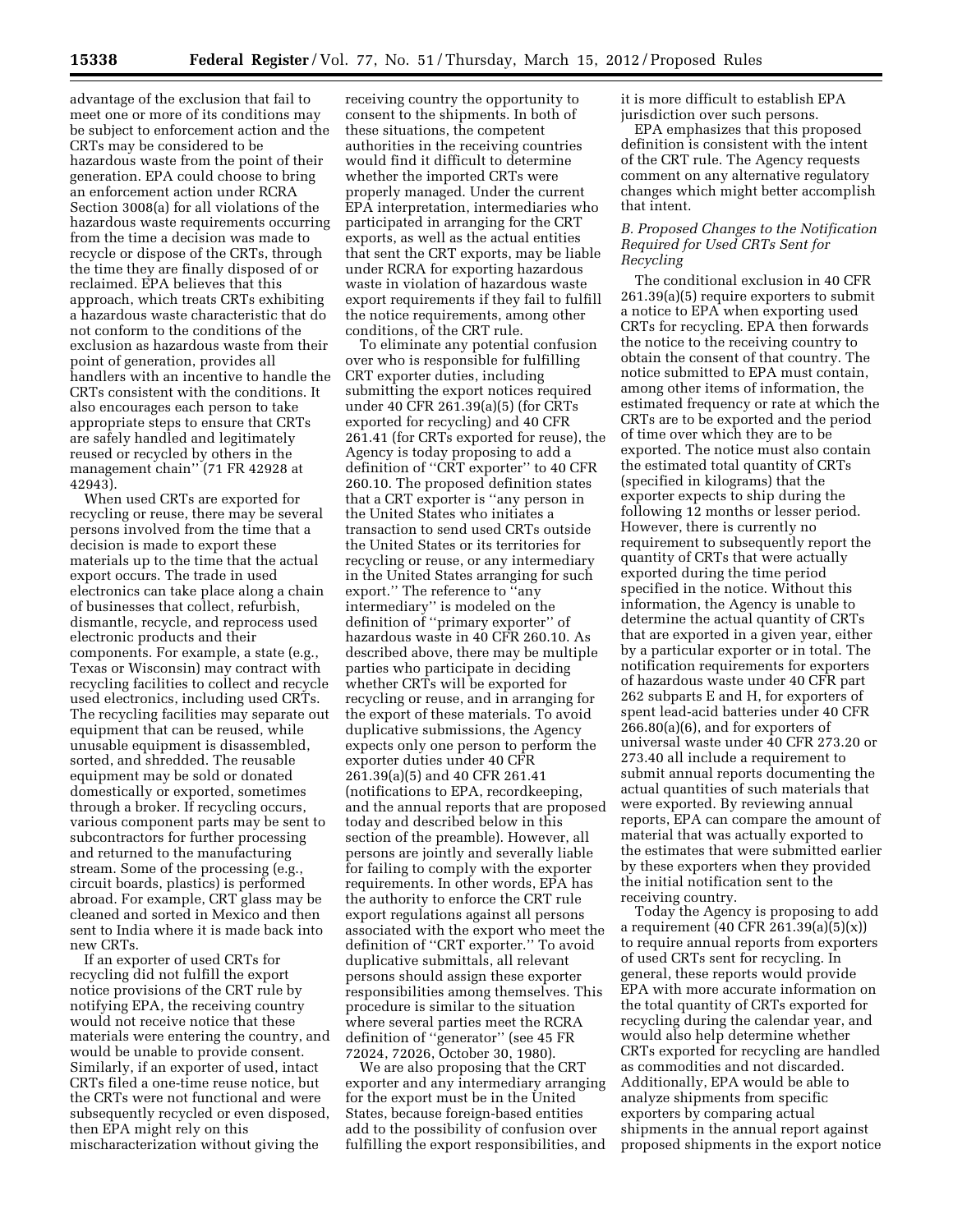to ensure that the shipments occurred under the terms approved by the receiving country. Finally, these reports would enable EPA to provide receiving countries with information that may assist them in determining the quantity of CRTs that were received in a particular country for recycling.

Under today's proposal, the exporter must provide, no later than March 1 of each year, a report summarizing the quantities (in kilograms), frequency of shipment, and ultimate destination(s) (i.e., the facility or facilities where the recycling occurs) of all CRTs exported for recycling during the previous calendar year. Such reports must also include the name, EPA ID number (if applicable), mailing and site address of the CRT exporter, the calendar year covered by the report, and a certification signed by the exporter which states: ''I certify under penalty of law that I have personally examined and am familiar with the information submitted in this and all attached documents, and that based on my inquiry of those individuals immediately responsible for obtaining the information, I believe that the submitted information is true, accurate, and complete. I am aware that there are significant penalties for submitting false information, including the possibility of fine and imprisonment.'' Under today's proposal, the annual reports would be submitted to the same EPA office to which the original notices were sent. Exporters would be required to keep copies of annual reports for a period of at least three years from the due date of the report.

The Agency solicits comment on whether requiring such a report is sufficient to determine the actual quantity of CRTs that are exported in a given year. We also request comment on whether additional information is needed to accomplish this goal, and on whether the goal could be accomplished with less information, or in some other manner than an annual report.

EPA is today proposing one other change to the notice required for CRTs exported for recycling. The current notice (40 CFR 261.39(a)(5)(i)(F)) requires the exporter to state the name and address of the recycler and any alternate recycler. Because CRTs are sometimes exported to more than one recycler in the receiving country, we are proposing to replace this language with a requirement that the exporter state the name and address of the recycler or recyclers and the estimated quantity of CRTs to be sent to each facility, as well as the names of any alternate recyclers. In this way, EPA will be able to provide the receiving country with the most

accurate information available about the ultimate fate of the CRTs when they reach that country.

### *C. Proposed Changes to the Notification Required for Used, Intact CRTs Exported for Reuse*

Currently, exporters who send used CRTs for reuse must submit a one-time notice with certain information under 40 CFR 261.41. The notice must be sent to the Regional Administrator. (The regulatory language does not specify which Regional Administrator, but it was the Agency's intent that the notice be sent to the Region from which the export takes place.) The notice must include a statement that the notifier plans to export used, intact CRTs for reuse. The notice must also include the notifier's name, address, and EPA ID number (if applicable), and the name and phone number of a contact person. Persons who export used, intact CRTs for reuse must keep copies of normal business records, such as contracts, demonstrating that each shipment of exported CRTs will be reused. This documentation must be retained for a period of at least three years from the date the CRTs were exported.

Since promulgation of this requirement, the Agency has become aware that some CRTs allegedly exported for reuse are actually recycled in the receiving country, sometimes under unsafe conditions. Failure to file the notice required for CRTs sent for recycling deprives the Agency of its ability to notify the receiving country about the CRTs to be imported into that country and obtain its consent. In order to require exporters to submit more complete information about the purported reuse of the exported CRTs over a specific period of time, we are proposing to add items to the reuse notice at 40 CFR 261.41 that are modeled on those required in the notice for CRTs exported for recycling. In addition, today's proposal would replace the one-time notice provision with a requirement that the notice be submitted periodically, to cover exports for reuse expected over a twelve month or lesser period. EPA believes that this additional information in the notice for reuse would greatly improve tracking, and thus better management, of these CRTS that are claimed to be exported for reuse.

Thus, under today's proposal, CRT exporters who export used, intact CRTs for reuse would be required to send a notification to EPA that would cover export activities extending over a twelve (12) month or lesser period. This notice would be sent to the same EPA office that receives notices for CRTs exported

for recycling (the Office of Enforcement and Compliance Assurance). The notification would be in writing, signed by the exporter, and would have to contain:

• The name, mailing address, telephone number and EPA ID number (if applicable) of the exporter of the CRTs;

• The estimated frequency or rate at which the CRTs would be exported and the period of time over which they would be exported;

• The estimated total quantity of CRTs specified in kilograms;

• All points of entry to and departure from each transit country through which the CRTs would pass;

• A description of the approximate length of time the CRTs would remain in each country and the nature of their handling while there;

• A description of the means by which each shipment of the CRTs would be transported (e.g., mode of transportation vehicle, such as air, highway, rail, water, etc.), as well as the type(s) of container (drums, boxes, tanks, etc.);

• The name and address of the ultimate destination facility or facilities where the CRTs will be reused and the estimated quantity of CRTs to be sent to each facility, as well as the name of any alternate destination facility;

• A description of the manner in which the CRTs will be reused in the country that will be receiving the CRTs; and

• A certification signed by the exporter which states: ''I certify under penalty of law that the CRTs described in this notice are fully functioning or capable of being functional after refurbishment. I certify under penalty of law that I have personally examined and am familiar with the information submitted in this and all attached documents, and that based on my inquiry of those individuals immediately responsible for obtaining the information, I believe that the submitted information is true, accurate, and complete. I am aware that there are significant penalties for submitting false information including the possibility of fine and imprisonment.

Because of the additional items proposed for the reuse notice, the Agency believes it is appropriate to extend the coverage of this notice to a specified period of time, i.e., a twelvemonth or lesser period. This time period is preferable to the one-time notice previously required because it ensures that the necessary information in the notice is more accurate and current.

The Agency solicits comment on whether the proposed notice could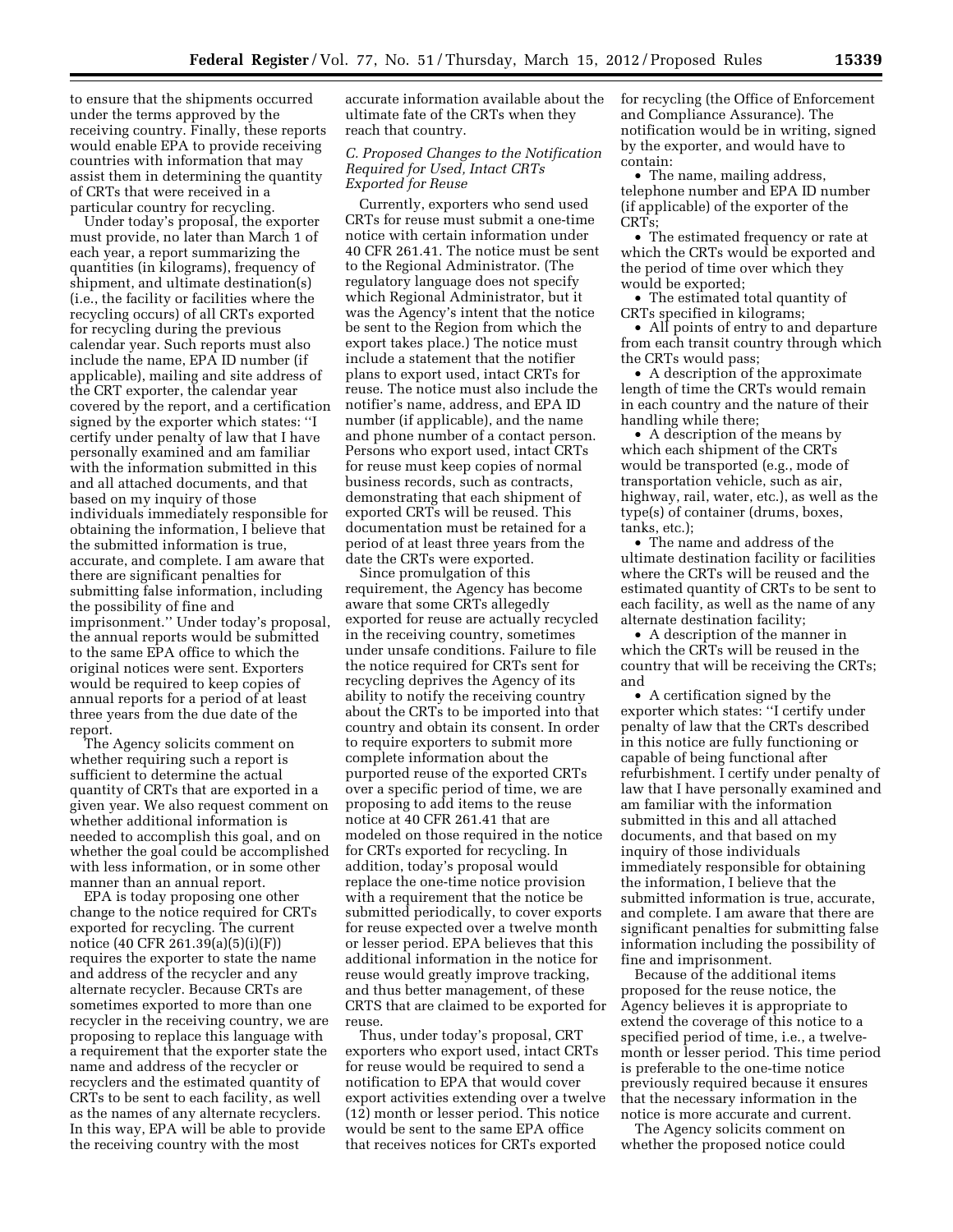effectively contain fewer items of information, or whether the goal could be accomplished in some other manner. In addition, the Agency requests comment on whether the proposed notice should be sent to the Regional Administrator (as is the case with 40 CFR 261.41) or to EPA Headquarters, where notices for CRTs exported for recycling are currently sent. The Agency believes that sending both types of notices to EPA Headquarters would facilitate retention and effective tracking of such notices, and will also be easier for those exporters who are required to submit notices for both reuse and recycling. However, we solicit comment on whether there are benefits in sending these notices to the EPA Regions.

The Agency also solicits comment on whether to require exporters of CRTs for reuse to accompany all shipments of such CRTs with copies of the notice submitted pursuant to 40 CFR 261.41. If such a requirement were finalized, the Agency would require such exporters to submit a complete notification to EPA before the initial shipment is intended to be shipped off-site (e.g., 60 days before the planned shipment), so that the exporter would have time to submit a copy of the completed notice with the shipment. In this way, if officials of U.S. Customs examined a shipment of used CRTs exported for reuse, they would be able to quickly obtain more information from the exporter or from EPA, if necessary. The Agency solicits comment on the benefits of such a requirement and whether such benefits would outweigh the costs to the exporter.

The Agency notes that 40 CFR 261.41(b) requires persons who export CRTs for reuse to keep copies of normal business records, such as contracts, demonstrating that each shipment of exported CRTs will be reused. The documentation must be retained for a period of at least three years from the date the CRTs were exported. EPA solicits comment on whether to require specific types of documents to be retained, such as contracts, invoices, and/or shipping documents, and, if so, which documents must be retained. We also solicit comment on whether to require persons who export CRTs for reuse to provide a third-party translation of the documents into English if the documents are written in a language other than English and if EPA requests such a translation. In addition, we request comment on whether to require persons who export CRTs for reuse to provide contact information on an alternative destination facility for used, intact CRTs that are damaged in transit, or whether

to require such persons to send the damaged CRTs back to the CRT exporter

Finally, the Agency also solicits comment on whether to add a requirement to submit annual reports for exporters of used, intact CRTs for reuse. These reports could be identical to the reports proposed for CRTs exported for recycling. They would enable EPA to learn the actual number of CRTs exported for reuse, which may be different from the number estimated in the original notice required under 40 CFR 261.41. EPA requests comment on whether this information would provide benefits which might outweigh the costs of submitting the report.

#### *D. Other Issues*

#### 1. ''Bare'' CRTs

The current definition of ''used, intact CRT'' in 40 CFR 260.10 means a CRT whose vacuum has not been released. As we stated in the preamble to the 2006 final rule (71 FR 42942), this definition would encompass intact CRTs that are removed from the monitor with the vacuum still intact, even though the plastic housing or casing has been broken and removed. In that preamble, EPA stated that these materials resembled products more than wastes, and therefore should not be considered solid wastes unless disposed. If such ''bare'' CRTs are exported for reuse (i.e., placement into CRT monitors), they would not be subject to the export requirements of 40 CFR 261.39(a)(5), but would instead be subject to the reuse requirements of proposed 40 CFR 261.41. However, if exported for recycling, (presumably for glass or lead recovery), they would not be eligible for the exclusion in 40 CFR 261.39(c) for processed glass sent to a lead smelter or glass manufacturer because the CRTs have not been processed pursuant to the definition of ''CRT processing'' in 40 CFR 260.10. EPA solicits comment on whether ''bare'' CRTs removed from the monitor whose vacuum has not been released are likely to be exported for recycling rather than reuse and whether the regulation needs to be modified to reflect this situation.

#### **VII. State Authorization**

#### *A. Applicability of Rules in Authorized States*

Under section 3006 of RCRA, EPA may authorize a qualified state to administer and enforce a hazardous waste program within the state in lieu of the Federal program, and to issue and enforce permits in the state. A state may receive authorization by following the approval process described in 40 CFR

271.21 (see 40 CFR part 271 for the overall standards and requirements for authorization). EPA continues to have independent authority to bring enforcement actions under RCRA sections 3007, 3008, 3013, and 7003. An authorized state also continues to have independent authority to bring enforcement actions under state law.

After a state receives initial authorization, new Federal requirements promulgated under RCRA authority existing prior to the 1984 Hazardous and Solid Waste Amendments (HSWA) do not apply in that state until the state adopts and receives authorization for equivalent state requirements. In contrast, under RCRA section 3006(g) (42 U.S.C. 6926(g)), new Federal requirements and prohibitions promulgated pursuant to the HSWA provisions take effect in authorized states at the same time that they take effect in unauthorized states. As such, EPA carries out HSWA requirements and prohibitions in authorized states, including the issuance of new permits implementing those requirements, until EPA authorizes the state to do so.

Authorized states are required to modify their programs only when EPA enacts Federal requirements that are more stringent or broader in scope than the existing Federal requirements.1 RCRA section 3009 allows the states to impose standards more stringent than those in the Federal program (see also 40 FR 271.1(i)). Therefore, authorized states are not required to adopt Federal regulations, both HSWA and non-HSWA, that are considered less stringent than previous Federal regulations or that narrow the scope of the RCRA program.

#### *B. Effect on State Authorization*

Because of the Federal Government's special role in matters of foreign policy, EPA does not authorize States to administer Federal import/export functions in any section of the RCRA hazardous waste regulations. This promotes national coordination, uniformity and the expeditious transmission of information between the United States and foreign countries. Although States would not receive authorization to administer the Federal Government's export functions in this proposal, State programs would still be required to adopt those provisions in today's rule that are more stringent than existing Federal requirements to

<sup>1</sup>EPA notes that decisions regarding whether a state rule is more stringent or broader in scope than the Federal program are made when the Agency authorizes state programs.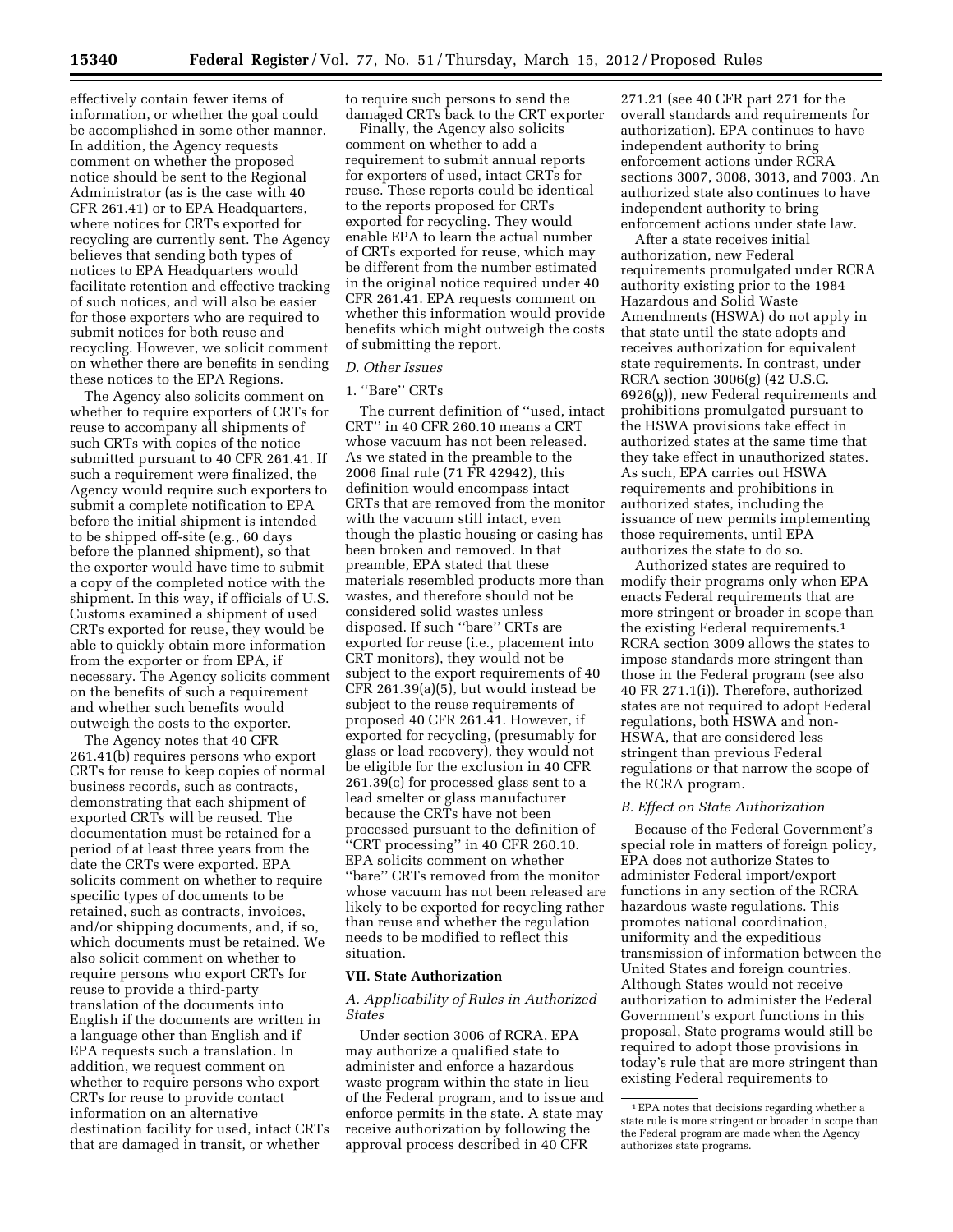maintain their equivalency with the Federal program. Today's proposal contains amendments to 40 CFR 261.39 and 40 CFR 261.41 which would be more stringent if finalized. Therefore, states that have adopted these provisions, as well as states that have added CRTs to their universal waste programs under 40 CFR part 273, would be required to adopt these amendments. In addition, EPA strongly encourages States to incorporate all the import and export related requirements into their regulations for the convenience of the regulated community and for completeness, particularly where a State has already incorporated 40 CFR part 262, subparts E and H, the import/ export manifest and OECD movement document related requirements in § 263.10(d), the import manifest and OECD movement document submittal requirements in §§ 264.12(a)(2), 264.71, 265.12(a)(2), and 265.71, or the management provisions for spent leadacid batteries (SLABs) in 40 CFR part 266, subpart G. When a State adopts the export provisions in this rule, care should be taken not to replace Federal or international references with State terms.

### **VIII. Administrative Requirements for This Rulemaking**

### *A. Executive Orders 12866 and 13563: Regulatory Planning and Review*

This action is not a ''significant regulatory action'' under the terms of Executive Order 12866 (58 FR 51735, October 4, 1993) and is therefore not subject to review under Executive Orders 12866 and 13563 (76 FR 3821, January 21, 2011). EPA prepared an analysis of the potential costs and benefits associated with this action. This analysis is contained in the Economic Impacts Assessment for Proposed Revisions to the Export Provisions of the Cathode Ray Tube (CRT) Rule. A copy of the analysis is available in the docket for this action. Annual costs to CRT exporters and EPA for the reporting and recordkeeping requirements range from \$7,300 to \$11,500 per year.

### *B. Paperwork Reduction Act (Information Collection Request)*

The information collection requirements in this proposed rule have been submitted for approval to the Office of Management and Budget (OMB) under the Paperwork Reduction Act, 44 U.S.C. 3501 *et seq.* An Information Collection Request (ICR) document prepared by EPA has been assigned EPA ICR number 2455.01.

EPA, under existing 40 CFR 261.39(a)(5)(F) and 40 CFR 261.41, is proposing to revise the notifications that must be submitted to EPA when CRTs are exported for reuse or recycling. EPA, under new  $261.39(a)(5)(x)$ , is also proposing to add a requirement that exporters of CRTs for recycling must submit an annual report to EPA. The purpose of these proposed revisions is to address certain implementation concerns with the current export provisions of the CRT rule. The current notice for CRTs exported for recycling requires the exporter to state the name and address of the recycler and any alternate recycler. Because CRTs are sometimes exported to more than one recycler in the receiving country, EPA is proposing to require that the exporter state the name and address of the recycler or recyclers and the estimated quantity of CRTs to be sent to each facility, as well as the names of any alternate recyclers.

EPA is proposing to expand the current reuse notice and model the notice on that required for CRTs exported for recycling. Instead of a onetime notice, EPA is proposing to require that reuse notices be submitted to cover a twelve month or shorter period. EPA is also proposing to add additional items of information to the notice, including contact information about the exporter and the destination facility, the frequency or rate at which the CRTs would be exported, the quantity of CRTs, transport information, and a description of the manner in which the CRTs will be reused in the receiving country. Furthermore, EPA is proposing to require that the exporter sign a certification that the CRTs are fully functioning or capable of being functional after refurbishment. EPA believes that the proposed expanded notice will help the Agency determine whether the exported CRTs have been handled as products that are actually reused in the receiving country.

Finally, EPA is proposing to add a requirement that exporters of CRTs for recycling submit an annual report documenting the actual numbers of CRTs exported during the previous calendar year. This number may differ from the estimate submitted in the original notice. This information will help ensure that the shipments occurred under the terms approved by the receiving country, and would enable EPA to provide receiving countries with information that may help them to determine the quantity of CRTs that were received in a particular country for recycling.

EPA has carefully considered the burden imposed upon the regulated community by the proposed information collection requirements. EPA is confident that those activities required of respondents are necessary and, to the extent possible, has attempted to minimize the burden imposed. EPA believes strongly that if the minimum information collection requirements specified under the proposed rule are not met, neither the facilities nor EPA can ensure that CRTs are managed in compliance with the regulations.

EPA estimates that the total annual respondent burden for the new paperwork requirements in the rule ranges from 229 to 259 hours, and the annual respondent cost for the new paperwork requirements is approximately \$17,600 to \$19,700. The estimated annual hourly burden ranges from 0.15 to 3.5 hours per response for the 138 respondents. The estimated total annual burden to EPA for administering the rule (e.g., receive, review, and process information required under the proposed rule) ranges from 55 to 97 hours, with a cost of approximately \$2700 to \$4700. Burden is defined at 5 CFR 1320.3(b).

An Agency may not conduct or sponsor, and a person is not required to respond to, a collection of information unless it displays a currently valid OMB control number. The OMB control numbers for EPA's regulations are listed in 40 CFR part 9.

To comment on the Agency's need for this information, the accuracy of the provided burden estimates, and any suggested methods for minimizing respondent burden, EPA has established a public docket for this rule, which includes this ICR, under Docket ID No. EPA–HQ–RCRA–2011–1014. Submit any comments related to the ICR for this proposed rule to EPA and OMB. See **ADDRESSES** section at the beginning of this notice for where to submit comments to EPA. Send comments to OMB at the Office of Information and Regulatory Affairs, Office of Management and Budget, 725 17th Street NW., Washington, DC 20503, Attention: Desk Officer for EPA. Since OMB is required to make a decision concerning the ICR between 30 and 60 days after March 15, 2012, a comment to OMB is best assured of having its full effect if OMB receives it by April 16, 2012. The final rule will respond to any OMB or public comments on the information collection requirements contained in this proposal.

#### *C. Regulatory Flexibility Act*

The Regulatory Flexibility Act (RFA) generally requires an agency to prepare a regulatory flexibility analysis of any rule subject to notice and comment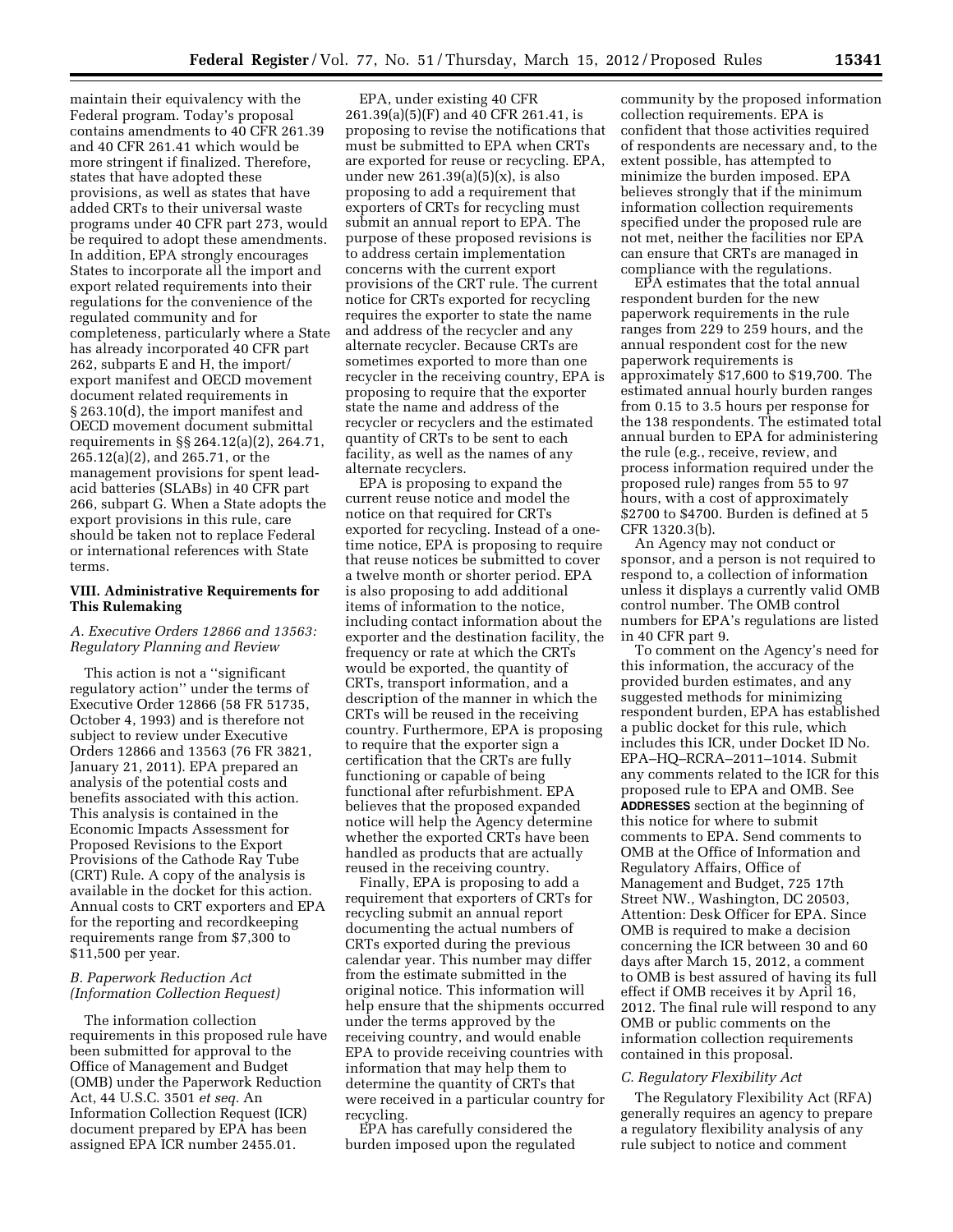rulemaking requirements under the Administrative Procedure Act or any other statute unless the agency certifies that the rule will not have a significant economic impact on a substantial number of small entities. Small entities include small businesses, small organizations, and small governmental jurisdictions.

For purposes of assessing the impacts of today's rule on small entities, small entity is defined as: (1) A small business as defined by the Small Business Administration's (SBA) regulations at 13 CFR 121.201; (2) a small governmental jurisdiction that is a government of a city, county, town, school district or special district with a population of less than 50,000; and (3) a small organization that is any not-for-profit enterprise which is independently owned and operated and is not dominant in its field.

After considering the economic impacts of today's proposed rule on small entities, I certify that this action will not have a significant economic impact on a substantial number of small entities. The small entities directly regulated by this proposed rule are 138 individual CRT exporters. We have determined that the annual compliance cost of the rule, as a percentage of annual sales, is less than 0.1 percent. Based on the above, the Agency has determined that the rule will not have a significant economic impact on a substantial number of small entities.

Although this proposed rule will not have a significant economic impact on a substantial number of small entities, EPA nonetheless has tried to reduce the impact of this rule on small entities. We continue to be interested in the potential impacts of the proposed rule on small entities and welcome comments on issues related to such impacts.

#### *D. Unfunded Mandates Reform Act*

This action does not contain a Federal mandate that may result in expenditures of \$100 million or more for state, local, and tribal governments, in the aggregate, or the private sector in any one year. Because these direct costs are well below the \$100 million annual direct cost threshold, this proposed rule is not subject to the requirements of sections 202 or 205 of the Unfunded Mandates Reform Act (UMRA). This proposed rule is also not subject to the requirements of section 203 of UMRA because it contains no regulatory requirements that might significantly or uniquely affect small governments. EPA does not authorize States to administer Federal import/export functions in any section of the RCRA hazardous waste

regulations because of the Federal government's special role in matters of foreign policy.

#### *E. Executive Order 13132: Federalism*

This action does not have federalism implications. It will not have substantial direct effects on the States, on the relationship between the national government and the States, or on the distribution of power and responsibilities among the various levels of government, as specified in Executive Order 13132. Specifically, this proposed rule does not have Federalism implications because the State and local governments do not administer the export and import requirements under RCRA. Thus, Executive Order 13132 does not apply to this action.

### *F. Executive Order 13175: Consultation and Coordination With Indian Tribal Governments*

This proposed rule does not have tribal implications, as specified in Executive Order 13175. No Tribal governments are known to own or operate businesses that may be affected by this rule. Thus, Executive Order 13175 does not apply to this action.

### *G. Executive Order 13045: Protection of Children From Environmental Health Risks and Safety Risks*

This action is not subject to Executive Order 13045 (62 FR 19885, April 23, 1997) because it is not economically significant as defined in Executive Order 12866, and because the Agency does not believe the environmental health or safety risks addressed by this action present a disproportionate risk to children residing in the United States. This proposed rule is intended to improve regulatory efficiency and increase accountability among all parties associated with the export of used CRTs whether sent for recycling and reuse, and does not directly affect the level of protection provided to human health or the environment in the United States.

#### *H. Executive Order 13211: Actions That Significantly Affect Energy Supply, Distribution, or Use*

This action is not a ''significant energy action'' as defined in Executive Order 13211 (66 FR 28355 (May 22, 2001)), because it is not likely to have a significant adverse effect on the supply, distribution, or use of energy. As defined in Executive Order 13211, a "significant energy action" is any action by an agency (normally published in the **Federal Register**) that promulgates or is expected to lead to the promulgation of

a final rule or regulation, including notices of inquiry, advance notices of proposed rulemaking, and notices of proposed rulemaking that: (1) Is a significant regulatory action under Executive Order 12866 or any successor order and is likely to have a significant adverse effect on the supply, distribution, or use of energy; or (2) is designated by OMB as a significant energy action. This proposed rule does not involve the supply, distribution, or use of energy and is not a significant regulatory action under Executive Order 12866. Thus, Executive Order 13211 does not apply to this action.

#### *I. National Technology Transfer and Advancement Act of 1995*

Section 12(d) of the National Technology Transfer and Advancement Act of 1995 (''NTTAA''), Public Law 104–113, 12(d) (15 U.S.C. 272 note) directs EPA to use voluntary consensus standards in its regulatory activities unless to do so would be inconsistent with applicable law or otherwise impractical. Voluntary consensus standards are technical standards (e.g., materials specifications, test methods, sampling procedures, and business practices) that are developed or adopted by voluntary consensus standards bodies. NTTAA directs EPA to provide Congress, through OMB, explanations when the Agency decides not to use available and applicable voluntary consensus standards. This proposed rulemaking does not involve technical standards. Therefore, EPA is not considering the use of any voluntary consensus standards.

### *J. Executive Order 12898: Environmental Justice*

Executive Order (EO) 12898 (59 FR 7629 (Feb. 16, 1994)) establishes Federal executive policy on environmental justice. Its main provision directs Federal agencies, to the greatest extent practicable and permitted by law, to make environmental justice part of their mission by identifying and addressing, as appropriate, disproportionately high and adverse human health or environmental effects of their programs, policies, and activities on minority populations and low-income populations in the United States.

EPA has determined that this proposed rule will not have disproportionately high and/or adverse human health or environmental effects on minority or low-income populations because it does not directly affect the level of protection provided to human health or the environment in the United States. Rather, this proposed rule is intended to improve regulatory